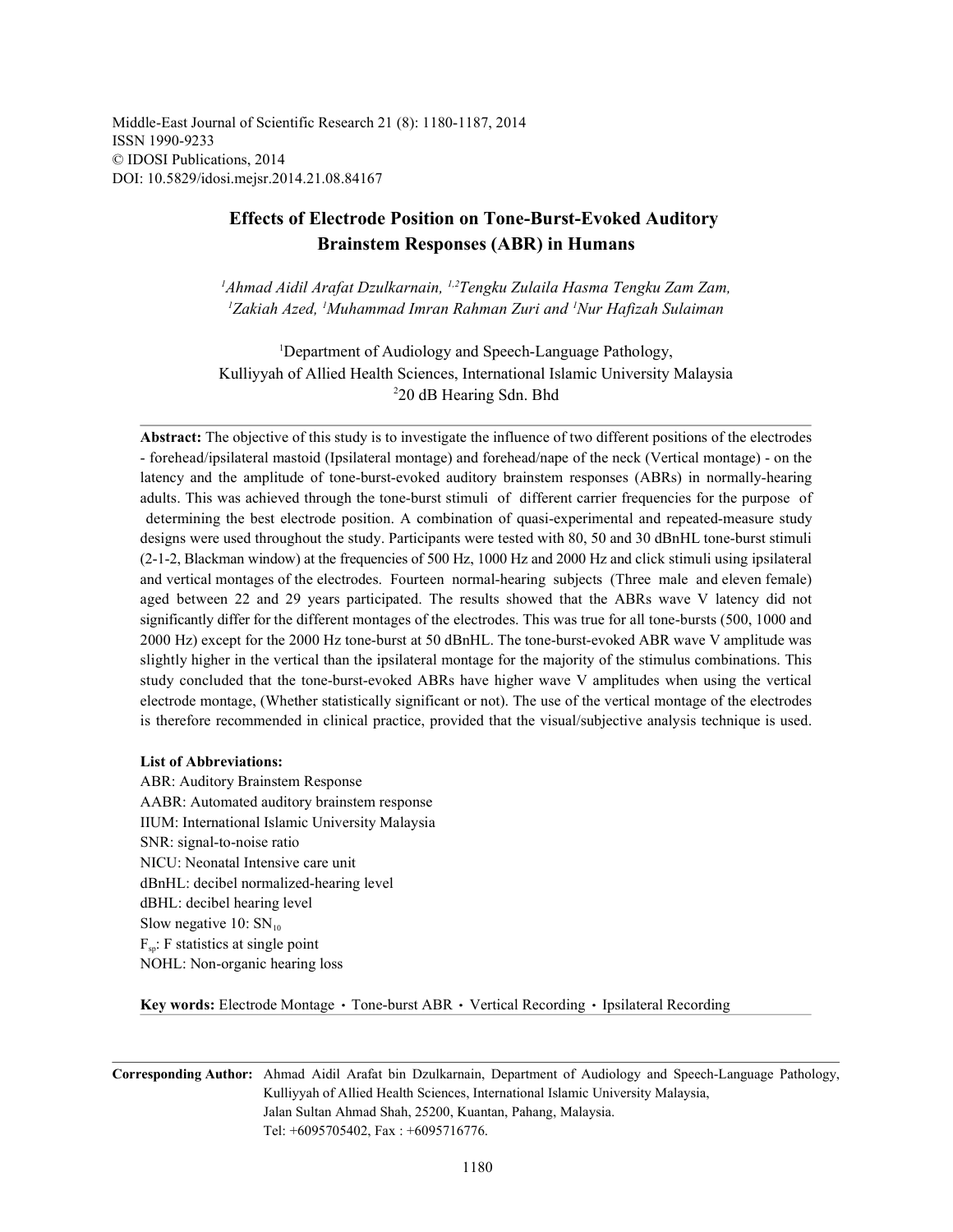electrodes placed on the scalp represent the sum of the recordings yielded higher wave V amplitudes, followed by synchronized neural activity of the ascending auditory the ipsilateral, contralateral and horizontal electrode pathways between the cochlea and the brainstem. montages. Commonly, ABRs are elicited by transient stimuli such as Previously, we conducted a study on 14 normalclicks, tone-bursts and chirps. The tone-burst is a hearing adults using ipsilateral and vertical montages and frequency-specific stimulus that is applied for estimating high stimulus repetition rates at multiple stimuli levels in hearing thresholds in difficult-to-test populations, such as click-evoked ABRs (70, 60, 50, 40, 30 and 20 dBnHL) [14]. infants, children and adults, with a disability or non- Our findings revealed that the vertical montage had a organic hearing loss (NOHL) [1-3]. Tone-burst-evoked similar wave V latency to the ipsilateral montage and the ABRs are reported to have the potential for determining wave V amplitude was largest when the vertical montage hearing thresholds with a small estimation error. This is was used (69.2% enhancement, on average) at all intensity true for normally-hearing and hearing-impaired subjects levels. More recently, we have conducted another study [4-9]. to investigate the effects of multiple montages in click-

been reported to have a poor wave morphology and a factors at lower intensity levels (35 dBnHL) and at two lesser ABR wave amplitude than the click-evoked ABR stimulus rates (19.1 and 61.1 Hz) [15]. Similar to the [10-12]. This is because the lesser steepness in the onset previous report, our results showed that the wave V of the tone-burst stimuli to maintain the frequency amplitude was largest when the vertical montage was specificity and the longer duration of the tone-burst used, followed by the ipsilateral, contralateral and stimuli than the neurons refractory period result in a lesser horizontal montages. This was true for both the low and neural synchrony that leads to smaller responses being high stimulus rates. recorded and a poor signal-to-noise ratio (SNR) [4]. A The previous literature that focused on the direct poor SNR can only be improved if the number of estimation of the residual noise and SNR evaluation had averagings is increased, which may extend the testing showed some disadvantages when using the vertical time, or by using an advanced method of signal montage. Sininger *et al.* [23] performed their study on averaging, such as weighted-averaging, instead of the 7179 babies (Healthy babies and from the NICU) using standard averaging technique. The automated auditory brainstem response (AABR)

tone-burst ABRs is to find an alternative electrode stimulus level used in the study was set to 30 dBnHL and position for the commonly-used ipsilateral montage, for 69dB nHL. The screening AABR was stopped, based on example, the vertical montage. The effects of the electrode the estimation of the residual noise relative to the ABR montage on click-evoked ABRs have been extensively signal, called the F-test at a single point (Fsp). The studied in the literature [13-22]. Previous findings on the recordings were terminated when the algorithm reached a influence of the electrode position on the click-evoked certain pre-set criterion of the SNR (Fsp= 3.1; this ABR recordings provided information through indicates a 99% confidence level that the ABR signal was determining the ABR amplitudes in a visual view or by the present above the noise). These results revealed that the direct estimation of the residual noise and evaluation of wave V amplitude was significantly larger when using the the SNR [21]. Previous findings in considering the growth vertical instead of the ipsilateral montage of the of the wave V amplitudes (Based on a visual view) have electrodes. On the other hand, the noise level was higher reported that the wave V amplitude was always higher in when using the vertical montage of the electrodes. Thus, the vertical montage [14-17,19-21], with the enhancements the performance was deteriorating due to the smaller in the wave V amplitude being reported in the range of 38 SNRs. Consequently, this caused the vertical montage to to 110% from the other electrode configurations (For have a poor Fsp value and less often reached the pre-set example, the ipsilateral montage) in either adults or infant criterion than did the ipsilateral montage. The results were subjects [14,15,20]. King and Sininger [19] tested 18 adult further supported by the recent findings of Stevens *et al.* 

**INTRODUCTION** subjects using click stimuli at 10, 20 and 30 dBSL using Auditory brainstem responses (ABRs) recorded from When using the vertical montage of the electrodes, ABR vertical, ipsilateral, horizontal and contralateral montages.

Despite its advantages, tone-burst-evoked ABR has evoked ABRs for eleven infant subjects with no-risk

One of the options for improving the performance of screening of the ipsilateral and vertical montages. The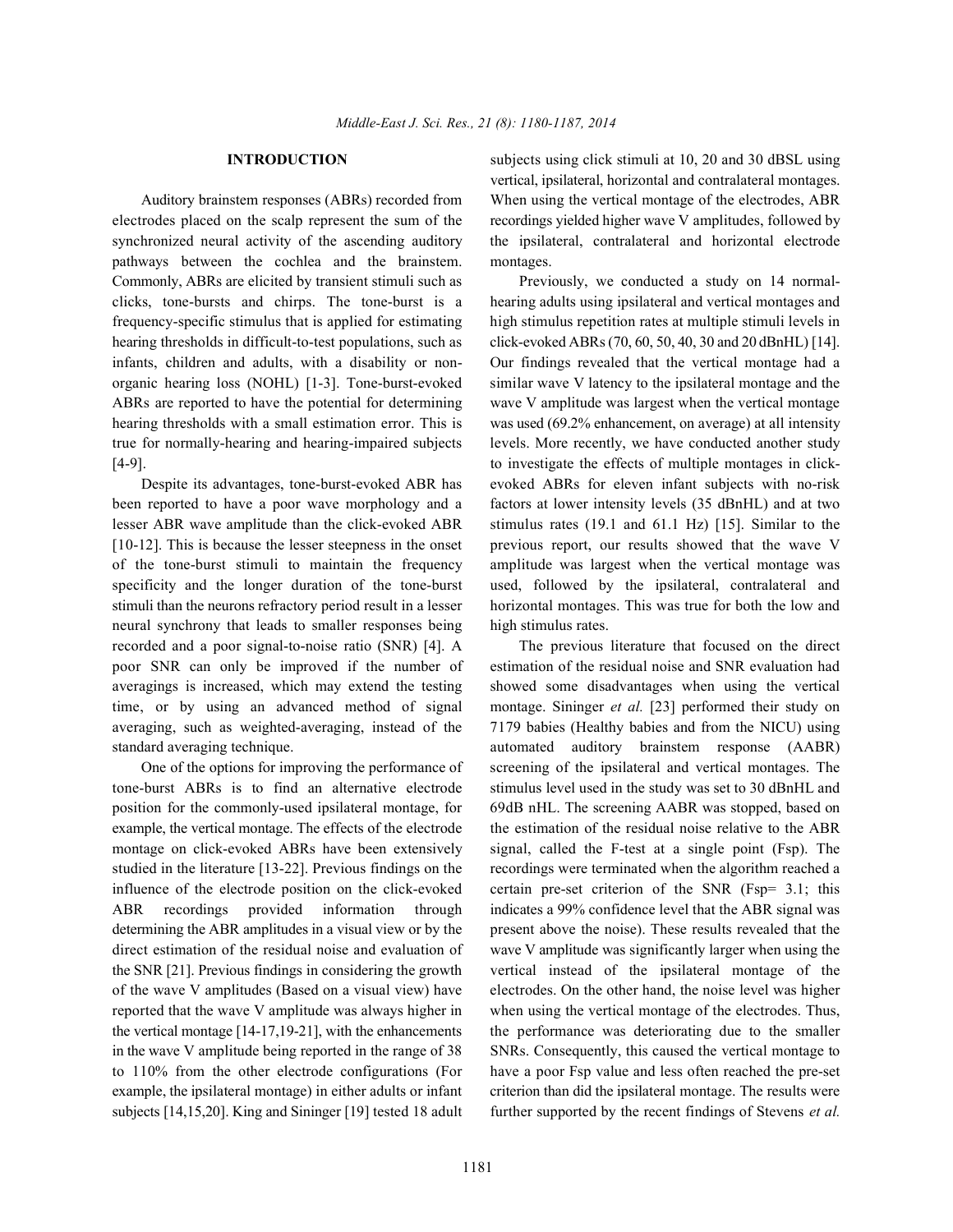newborn infants using vertical and ipsilateral montages. following criteria, (i) no significant history relating to the Similar to the Sininger *et al.* [23] report, they found higher presence of a hearing loss, (ii) normal middle-ear functions noise levels when using the vertical/nape electrode as shown by a Type A tympanogram, (iii) normal acoustic montage for the ABR recording, resulting in only a slight reflex thresholds at 500, 1000 and 2000 Hz and, (iv) a improvement when measuring the time efficiency. normal-hearing threshold (Less than 20 dBHL) based on

is important, it may not be feasible for the between 250 and 8000 Hz. clinician/audiologist, because not all AEP instruments have the option of directly measuring the residual noise. **Procedure:** This study protocol has received Without the information of the residual noise, the unconditional approval from the International Islamic clinician/audiologist would conclude the ABR testing University Malaysia (IIUM) ethics committee. The ABR based on the fixed number of ABR averages (2000 and recording for each subject was performed in the IIUM 4000) or as soon as the ABR peaks were detected. These Hearing and Speech Clinic electrophysiological room techniques may have sufficient SNR (Thus minimal using two-channel GSI Audera equipment (Viasys residual noise) but not necessarily an ideal SNR, as Healthcare Corporation, Madison, WI, USA with Version illustrated by the residual noise estimation [21]. 2.6.5.21116 software). We adapted a similar procedure for Furthermore, the clinician also has the option of using the ABR recording as described in our previous study equipment that comes with other types of algorithms, and the configuration of the electrode has been described such as template matching or cross correlation, to detect in the early literature [15,26]. the presence of the ABR waves [25]. Again, these Four areas of the subject's skin, at the high forehead, algorithms would have minimal residual noise (Sufficient mastoid of the right ear, nape of the neck and shoulder, SNR) and not an ideal SNR as estimated by a proper noise were cleaned using the Nuprep skin preparation gel to estimation analysis. Therefore, we can conclude that the maintain an optimal low impedance (Less than 5kohm). advantage of using a vertical montage still holds, should Kendall Meditrace 100 disposable silver/silver chloride the clinician decide to use visual detection or other types electrodes were placed on those cleaned areas and of objective analyses with sufficient SNR, but without attached with the ABR system snap electrodes. During directly estimating the residual noise and evaluating the this test, two electrode montages, ipsilateral and vertical, SNR, as described by Stevens *et al.* [21] and Sininger *et* were used. *al.* [23]. In the ipsilateral montage, the active electrode was

vertical montage to enhance click-evoked ABR wave V of the right ear and the ground at the shoulder. The test amplitudes based on the visual view, there are no reports was carried out simultaneously for the ipsilateral and (To the author's knowledge) investigating the effects of vertical montages using the two channels functions. In the vertical electrode montage on tone-burst-evoked the vertical montage, the same active and ground ABRs amplitude and latency. Therefore, the potential use electrodes in the ipsilateral montage were used (And of the vertical montage to enhance the wave V amplitude shared between channels) with the reference electrode in tone-burst-evoked ABR recording requires further placed at the nape of the neck. After the electrodes were investigation. In the present study, click and tone-burst- placed accordingly, the insert phone (GSI TIP-50 evoked ABRs with different carrier frequencies (500 Hz, insertphone) was placed into the subject's ear canal. 1000 Hz and 2000 Hz) are compared when using two Participants were in the supine position and encouraged different electrode montages (Vertical and ipsilateral not to make any movement and highly recommended to montages) in normally-hearing subjects. sleep during the test.

[21]. Stevens and colleagues conducted research on 30 involved in this study. All participants had to meet the Although the direct estimation of the residual noise pure-tone audiometry results at octave frequencies

Whilst there are positive reports on the use of the located at the high forehead, the reference at the mastoid

**MATERIALS AND METHODS** subject's right ear via an ear canal insert sound probe. **Participants:** Fourteen adult subjects (Three male and Blackman-gating function (2-1-2 cycles). This provided a eleven female) aged between 22 and 29 years were smooth stimulus onset and offset for yielding frequency Alternating tone-burst stimuli were delivered to the Tone-bursts were gated on and off using a nonlinear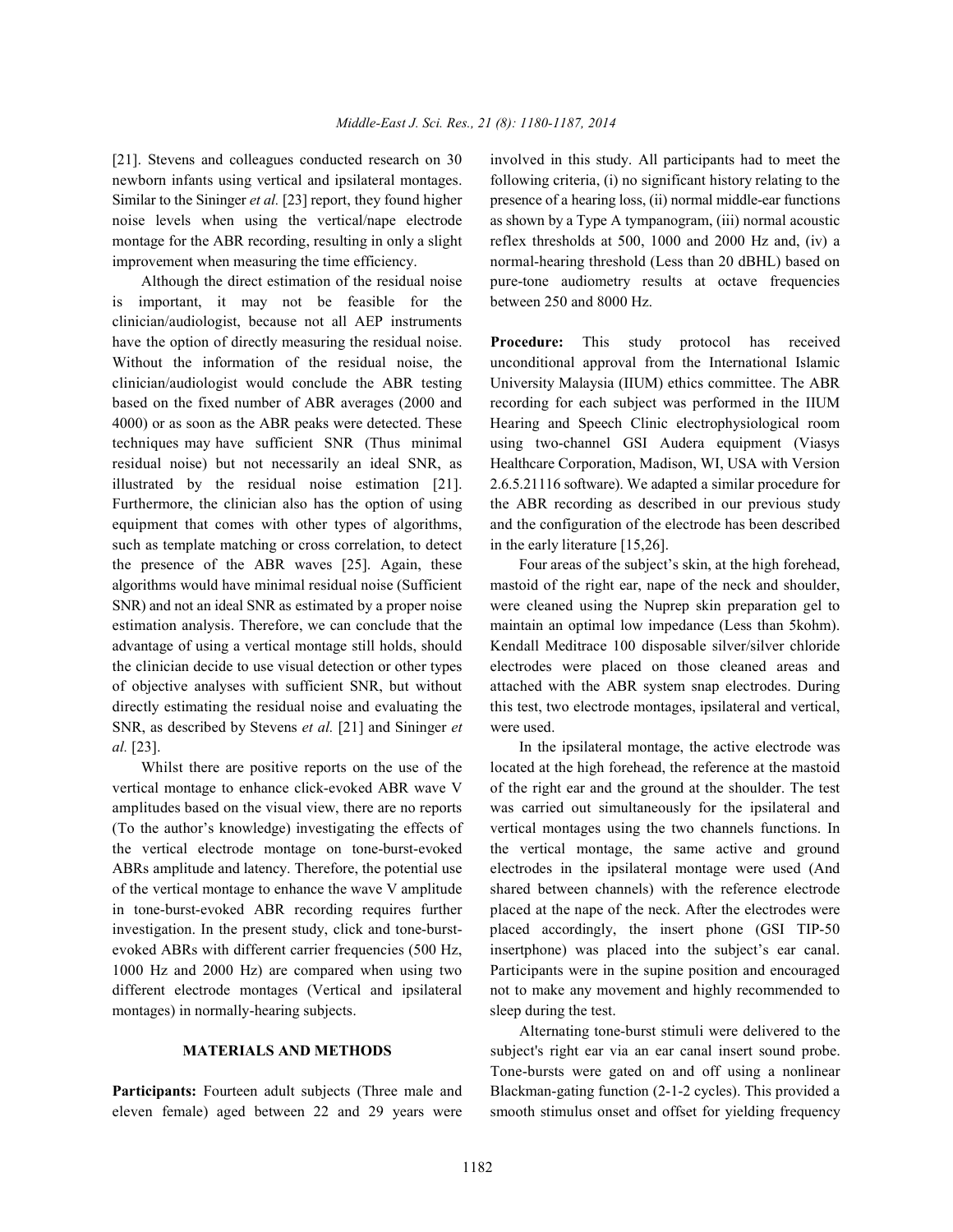dBnHL. Tone-bursts and clicks stimuli were calibrated recordings were averaged to provide a single value. based on the International Electro-technical Commission A paired t-test at the 0.05 significance level was used, (IEC) standard (IEC 60645:32002). The reference levels of because the visual inspection of the data from the 0 dBnHL were psycho-acoustically determined from 25 histograms and Q-Q plots and the results from the Shapiro adults with normal hearing. The reference levels of 0 Wilk test  $(p>0.05)$  revealed the data was normally dBnHL for each of the click and tone-burst frequencies distributed, which therefore met the parametric are as follows, 31 dBpeSPL for click stimulus, 23 dBpeSPL assumption. This compared the mean differences of the for the 2000 Hz tone burst, 20 dBpeSPL for the 1000 Hz wave V amplitudes and latencies between these two tone burst and 24 dBpeSPL for the tone burst 500 Hz. The montages at each recording (Same intensity levels and stimulus rate was set to 39.1 Hz to achieve a sufficiently- stimulus type). For pairs of ABRs from the ipsilateral and high ABR amplitude within an acceptable measuring time vertical ABRs that reached significance, the percentage of as recommended by Gorga *et al.* [28]. A broad-band noise increment in the wave V amplitude was calculated and with a level of 40 dBnHL lower than the test ear stimulus averaged across the study's participants. The percentage level was presented to the contralateral ear. ABRs were of increment was calculated using the following formula: also elicited using 0.1 ms alternating polarity click stimuli with the similar stimulus rate, contralateral masker levels and intensity levels as described for the tone-burst stimuli above.

The final ABR responses (For both click and toneburst) were averaged using 4000 sweeps in a 20 ms time window. The high number of averages was used to yield higher SNRs and consequently, a better identification of the ABR waves. The ABRs were filtered using a 30-3000 Hz band pass filter with a 12-decibel (dB)/octave slope to reduce any electrical activity that was not correlated to the physiological stimulus response. The impedances were maintained at <5kohm and the inter-electrode impedance was balanced and monitored by the GSI Audera impedance check function. The sensitivity of the amplifier was set at  $\pm 50 \mu V$  and the noise rejection level at  $\pm$  15 µV. The ABR recording was repeated twice for each stimulus and the recording parameters used.

**Data Analysis:** The measures in this study are the wave V amplitude and latency. The ABR wave V latency was determined from the onset of the stimulus to the peak of the ABR wave V in milliseconds (ms). The sound probe's delay time (0.8 ms) was taken into account in the determination of the wave V latency. We measured the wave V amplitude from the wave peak to its following trough  $(SN_{10})$  in microvolts ( $\mu$ V). The original and the repeat recordings for all wave V amplitudes and latencies combinations in this study were within the normal testretest reliability (plus and minus 0.38 ms (2 standard deviation (SD) for absolute latency and  $0.14 \mu V (2 SD)$  for the amplitude as described by Dzulkarnain *et. al.* [24]. Therefore, the wave V amplitudes and latencies from the

specificity [12,27]. Stimulus levels were 80, 50 and 30 original and repeat waveforms for each matched pair of

|                         | wave V amplitude in vertical montage -  |  |  |
|-------------------------|-----------------------------------------|--|--|
| Percentage of increment | Wave V amplitude in ipsilateral montage |  |  |
| in wave V amplitude $=$ |                                         |  |  |
|                         |                                         |  |  |

Wave V amplitude in ipsilateral montage

## **RESULTS**

Tone-burst and click evoked ABRs were present in all subjects (n=14 for each in the analysis). This was true for all test frequencies and stimulus levels in both electrode montages except for the tone-burst-evoked ABR from 500 Hz and 1000 Hz at 30 dBnHL, where two subjects had an absence of ABRs (n=12). Figure 1 shows the toneburst and click-evoked ABRs recorded in one subject when using the ipsilateral and vertical electrode montages at all stimulus levels.

Figure 2 shows the mean of the wave V latencies for all types of stimuli at three intensity levels. The paired t-test was not significant for wave V latencies for all the ABRs combinations ( $p= 0.06-0.84$ ) except for the ABR recorded from the tone-burst frequency of 2000 Hz at 50 dBnHL ( $p<0.05$ ). Mean and standard deviations (+/-1 SD) of the wave V amplitude of the subjects' click and tone-burst ABRs, in addition to the results from the paired t-test, are listed in Table 1. As illustrated in Table 1, the mean ABR wave V amplitude was found to be slightly higher for the vertical than the ipsilateral montage except for the 2000 Hz tone-burst at 50 dBnHL. A comparison using paired t-tests showed that the wave V amplitudes obtained using the vertical montage were only significantly larger than the ipsilateral montage for the ABR recorded from the click stimuli at 50 and 30 dBnHL, the 1000 Hz tone-burst at 50 dBnHL and the 2000 Hz tone-burst at 30 dBnHL ( $p$ <0.05).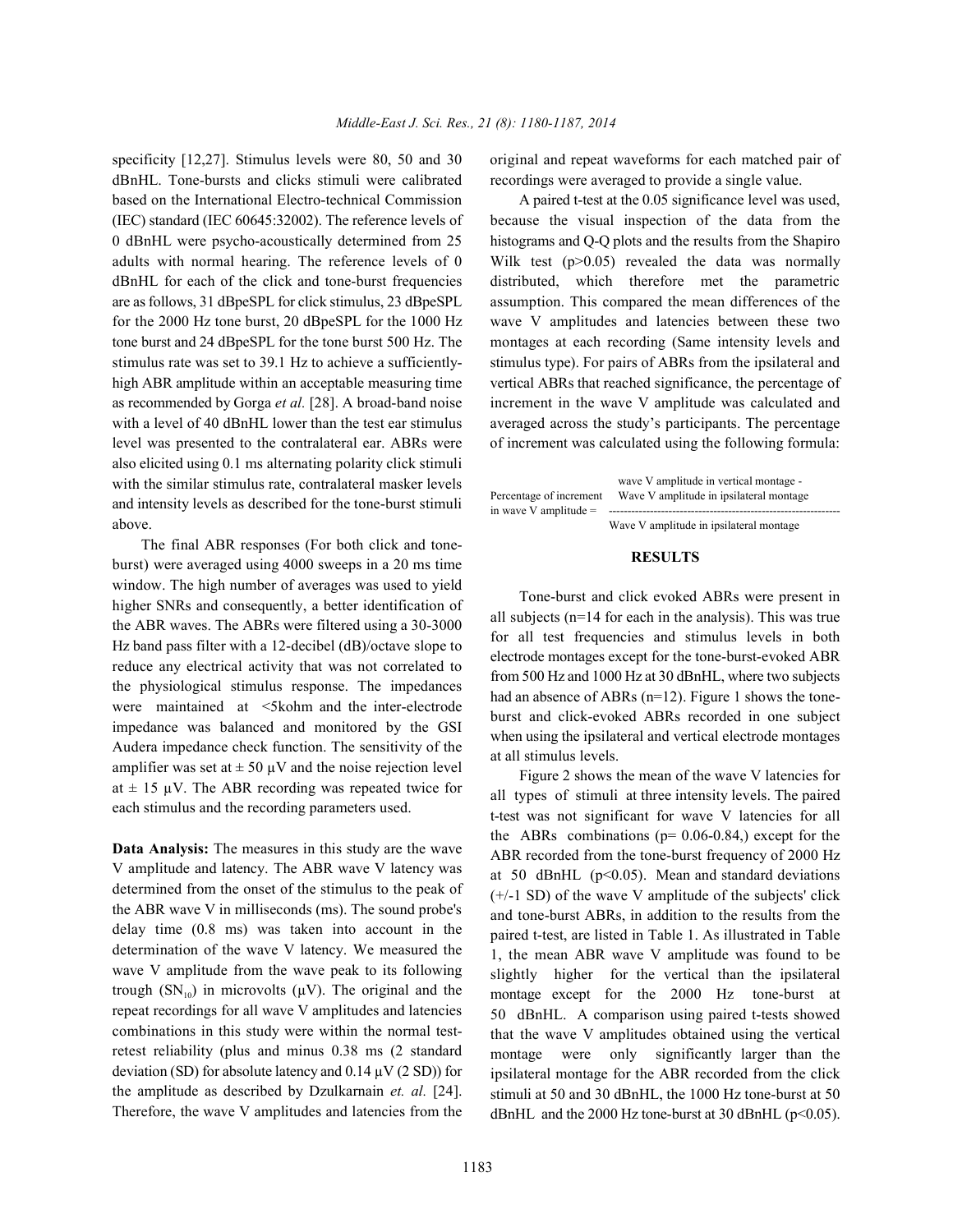



Time (ms)

Fig. 1: Two repeats of the ABR waveforms recorded for the vertical montage (Left) and ipsilateral montage (Right) using click (Upper), tone-burst of 1000 Hz (Middle) and 2000 Hz (Bottom Figure)



Fig. 2: Mean wave V latency for (i) tone-burst 500 Hz, (ii) tone-burst 1000 Hz, (iii) tone-burst 2000 Hz and, (iv) click for vertical and ipsilateral montages. Note the similarity in both montages wave V latencies in all types of stimuli.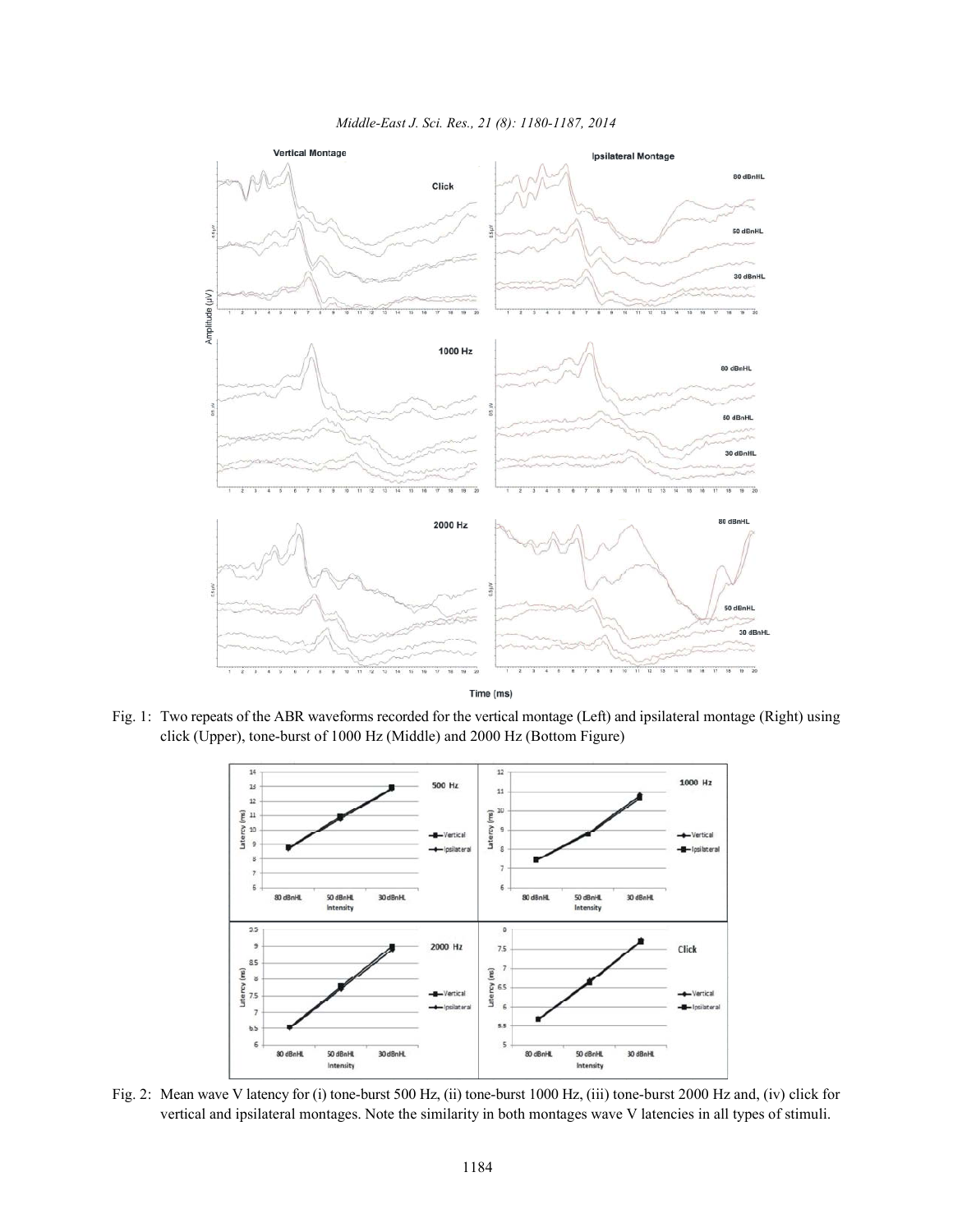Table 1: Mean and SD for ABR wave V amplitude from ipsilateral and vertical montages at different intensity levels. The p-values of the paired t-test analysis are shown in the last column

| <b>Stimulus Types</b> | Montages    | Mean (SD)  | $t$ (df)    | p-value |
|-----------------------|-------------|------------|-------------|---------|
| 80 dBnHL              |             |            |             |         |
| 500                   | Vertical    | 0.32(0.13) | 0.95(13)    | 0.36    |
|                       | Ipsilateral | 0.31(0.11) |             |         |
| 1000                  | Vertical    | 0.50(011)  | 1.21(13)    | 0.25    |
|                       | Ipsilateral | 0.47(0.10) |             |         |
| 2000                  | Vertical    | 0.47(0.13) | 2.12(13)    | 0.06    |
|                       | Ipsilateral | 0.42(0.11) |             |         |
| Click                 | Vertical    | 0.57(0.10) | 1.66(13)    | 0.12    |
|                       | Ipsilateral | 0.54(0.12) |             |         |
| 50 dBnHL              |             |            |             |         |
| 500                   | Vertical    | 0.11(0.07) | 2.02(13)    | 0.07    |
|                       | Ipsilateral | 0.08(0.05) |             |         |
| 1000                  | Vertical    | 0.09(0.04) | 3.16(13)    | 0.008   |
|                       | Ipsilateral | 0.06(0.02) |             |         |
| 2000                  | Vertical    | 0.12(0.08) | $-1.60(13)$ | 0.13    |
|                       | Ipsilateral | 0.13(0.08) |             |         |
| Click                 | Vertical    | 0.34(0.14) | 2.45(13)    | 0.03    |
|                       | Ipsilateral | 0.30(0.13) |             |         |
| 30 dBnHL              |             |            |             |         |
| 500                   | Vertical    | 0.04(0.03) | 1.40(11)    | 0.19    |
|                       | Ipsilateral | 0.03(0.01) |             |         |
| 1000                  | Vertical    | 0.04(0.03) | 2.17(11)    | 0.06    |
|                       | Ipsilateral | 0.03(0.01) |             |         |
| 2000                  | Vertical    | 0.08(0.05) | 2.41(13)    | 0.03    |
|                       | Ipsilateral | 0.06(0.05) |             |         |
| Click                 | Vertical    | 015(0.14)  | 2.48(13)    | 0.03    |
|                       | Ipsilateral | 0.10(0.10) |             |         |

for the vertical montage in reference to the ipsilateral amplitudes reached significance. These trends are montage for these stimuli and recording combinations consistent with the ABR evoked by the click stimuli on were 17.95% (SD= 29.48%) for the click-evoked ABR at 50 the same study participants across the different intensity dBnHL, 52.36% (SD=88.31) for the click-evoked ABR at 30 levels. dBnHL, 52.52% (SD: 59.37%) for the 1000 Hz tone-evoked The present finding suggested the tone-burst-evoked ABR at 50 dBnHL and 68.87% (SD= 144.25) for the 2000 ABRs behave similarly to the click-evoked ABRs that had

no significant change in the tone-burst-evoked 68.87% larger than the ipsilateral montage. This is ABR wave V latency for both electrode montages. consistent with the previous literature that showed the This was true for all tone-bursts, except for the 2000 Hz vertical montage could produce 38 to 110% larger wave V tone burst at 50 dBnHL. Thus, the overall findings are amplitudes than the ipsilateral montage in adult or infant in agreement with the studies on click-evoked ABRs subjects when using a click stimulus [14,15,20]. The on both adult and infant subjects [13-15]. Our data increase in the wave V amplitude in the tone-burst-evoked have shown that the wave Vs of tone-burst-evoked ABRs ABR recorded from the vertical montage is also have slightly higher amplitudes when using a vertical comparable with the 17.95 to 52.36% increase in the wave electrode montage than the ipsilateral montage for all V amplitude from the vertical click-evoked ABR obtained stimulus types and intensity levels. This is despite not all from the same study's subjects.

The percentages of increments in the wave V amplitude pairs of vertical ABRs versus ipsilateral ABR wave V

Hz tone-evoked ABR at 30 dBnHL. previously been reported as producing a higher wave V **DISCUSSION** effects on the wave V latency [13-16,19,20,22]. The tone-The obtained findings revealed that there was vertical montages in this study were from 55.52% to amplitude from the vertical montage, while having no burst-evoked ABR wave V amplitudes recorded using the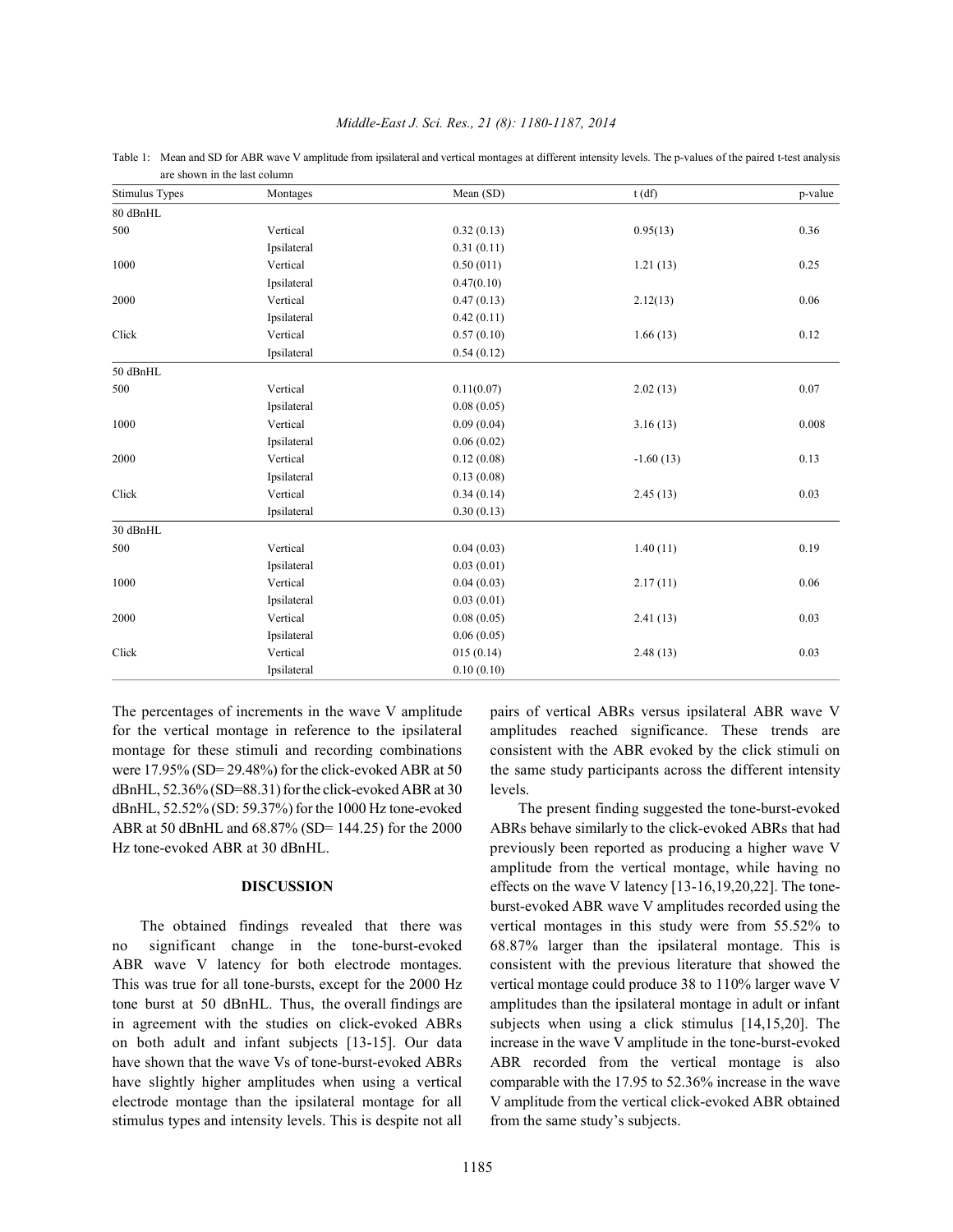The limitations in this study are acknowledged. We **REFERENCES** did not account for gender when analysing the data, with the majority of our subjects being female. Gender was also 1. Adedayo, O. and O. Olawale, 2014. Fighting Hearing reported as one of the factors that should be considered Loss in Children: A Clarion Call. World Journal of when testing the ABR, because females have shorter Medical Sciences, 11(1): 14-21. latencies than the males with a comparable head size 2. Shabina and B. Kabali, 2013. Brainstem Auditory [29,30]. The present study was also not performed using Evoked Potentials Changes in Chronic Obstructive was made, in spite of our attempt to improve the internal Medical Sciences, 8(3): 195-198. validity through the use of a repeated measure study 3. Adedayo, O., O. Olawale and O. Ayodele, 2013. types of stimuli). All these limitations could partially a Call to Action. World Journal of Medical Sciences, influence our findings; consequently, our results cannot 9(4): 267-272. be generalized beyond the subject, the stimulus and the 4. Gorga, M.P., T.A. Johnson, J.R. Kaminski, recording parameters used. K.L. Beauchaine, C.A. Garner and S.T. Neely, 2006.

using a vertical than the ipsilateral montage across the B.M. Bergman, 1993. A Comparison of Auditory different stimulus types used in the present study. This Brainstem Response Threshold and Latencies was true for all tone-bursts, except for the 2000 Hz tone Elicited by Air and Bone-Conduted Stimuli. Ear and burst at 50 dBnHL. In general, the tone-burst-evoked ABR Hearing, 14: 85-94. wave V latency does not change with the electrode 6. Johnson, T.A. and C.J. Brown, 2005. Threshold position. Both findings are generally consistent with the Prediction Using the Auditory Steady-State click-evoked ABR recorded in the same study Response and the Tone Burst Auditory Brain Stem participants. Thus, the vertical montage could be Response: A Within-subject Comparison*.* Ear and considered for tone-evoked ABR recordings as an Hearing, 26(6): 559-76. alternative to the ipsilateral montage in clinical practice. 7. Stapells, D.R., 2000. Threshold Estimation The present study used only a visual view for the by the Tone-Evoked Auditory Brainstem Response: criterion to detect the presence of ABR waveforms. As A Literature Meta-Analysis*.* Journal of described earlier in this paper, this technique may have Speech-Language Pathology, 24(2): 74-83. sufficient SNR, but not an ideal SNR. This study therefore 8. Stapells, D.R., J.S. Gravel and B.A. Martin, supports further investigations to evaluate the 1995. Thresholds for Auditory Brain Stem performance of tone-burst-evoked ABRs using a vertical Responses to Tones in Notched Noise from montage based on the estimation of the residual noise and Infants and Young Children with Normal Hearing SNRs near the hearing threshold in both normally-hearing or Sensorineural Hearing Loss*.* Ear and Hearing, subjects and in patients with a hearing loss. 16: 361-371.

Islamic University Malaysia Endowment fund and 68: 131-141. Ministry of Education, Research Acculturation Grant 10. Cone-Wesson, B., R.C. Dowell, D. Tomlin, G. Rance Scheme (RAGS) for their financial support in conducting and W.J. Ming, 2002. The Auditory Steady-State this study (Grant numbers: **EDW B12304-0782 and** Response: Comparison with the Auditory Brainstem **RAGS 13-014-0077**). Special thanks to 20 dB Hearing for Response. Journal of the American Academy of their support in being part of this research team. Audiology, 3: 173-187.

- 
- a full experimental design; for example, no randomization Pulmonary Diseases Individuals. World Journal of
- design (For example, exposing all study participants' to all Childhood Hearing Loss-A Nigerian Experience and
	- **CONCLUSION** Auditory Brain Stem Response Measurements*.* Using a Combination of Click and Tone Burst Evoked Ear and Hearing, 27(1): 60-74.
	- The ABR wave V amplitude is slightly higher when 5. Gorga, M.P., J.R. Kaminski, K.A. Beauchaine and
		-
		-
		-
	- **ACKNOWLEDGMENTS** The Relationship between Auditory Brainstem The authors wish to acknowledge the International Hearing Infants and Adults*.* Hearing Research, 9. Werner, L.A., R.C. Folsom and L.R. Mancl, 1993. Response and Behavioral Thresholds in Normal
		-